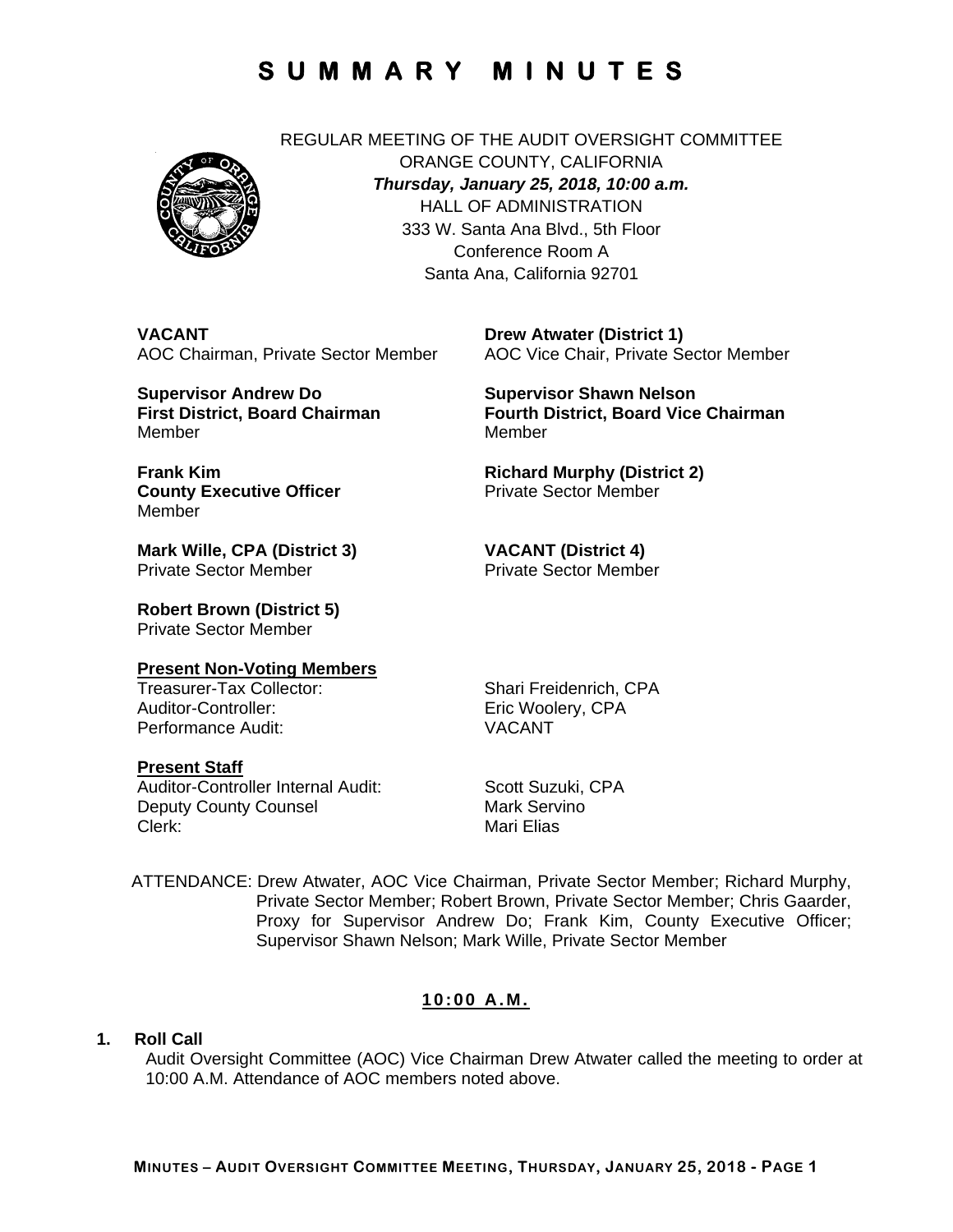#### **2. Approve Audit Oversight Committee Regular Meeting Minutes of September 28, 2017**  Mr. Atwater asked for a motion to approve the minutes of the September 28, 2017 meeting. Motion by Mr. Brown, seconded by Mr. Murphy.

All in favor, none opposed. **Approved as recommended.** 

#### **3. Receive Oral Report on Required Communication from External Auditors**

Mr. Atwater opened the floor to Ms. Linda Hurley from Macias Gini & O'Connell (MGO). Ms. Hurley stated the Comprehensive Annual Financial Report (CAFR) was out in December. Additionally, six deliverables from the MGO contact have been issued: the CAFR, which includes MGO's opinion on the Basic Financial Statements, John Wayne Airport Financial Statements and Schedule of Passenger Facility Charge Revenues and Expenditures, Orange County Waste and Recycling Financial Statements, Orange County Redevelopment Successor Agency Financial Statements, County of Orange Appropriations Limit Agreed-Upon Procedures (AUP), and Orange County Flood Control District Appropriations Limit AUP.

Ms. Hurley stated there was an ancillary contract with the Orange County District Attorney's Office, and the three reports under their Insurance Fraud Programs were issued. These reports include Worker's Compensation Insurance Fraud Program, Automobile Insurance Fraud Program, and Disability Healthcare Insurance Fund Program. Ms. Hurley stated that for all financial statements that required an Independent Auditor's Opinion, all were Unmodified, which is the highest level of assurance MGO can provide that the financial statements are presented in accordance with Generally Accepted Accounting Principles.

Ms. Hurley stated that regarding the County's overall financial statements, there were no significant changes. Ms. Hurley stated that for the AUP for the Appropriation Limits there were no findings. Ms. Hurley stated deliverables to be completed are the Single Audit, Tobacco Settlement Revenue AUP, Treasury Statement of Assets, Treasury Compliance AUP, and Client Training. Client training is scheduled for April and will be customized for County staff.

Ms. Hurley stated once the Single Audit is issued, required communications would be provided in writing. Ms. Hurley stated that regarding Qualitative Aspects of Accounting Practices, the Significant Accounting Policies are noted in the Notes to the Financial Statements. Ms. Hurley stated there are several estimates in the financial statements and no new estimates needed highlighting.

Mr. Wille asked Ms. Hurley about the estimate regarding the pension plan liability. Ms. Hurley stated the audit for that estimate starts in April. Ms. Hurley stated that for the sensitivity analysis, the Government Accounting Standards Board requires disclosure of liability if the discount rate drops or increases by a percentage point, which shows how investments can be affected if there is volatility in the market. Ms. Freidenrich stated the discount rate was decreased from 7.25% to 7%, which will increase the pension liability. Ms. Hurley stated the actuary considers projected investment earnings as well as the actual, and differences are amortized into the pension expense over 5 years.

Ms. Hurley stated there were no difficulties in completing audits and MGO was pleased with Mr. Woolery, and Ms. Moynihan and her team.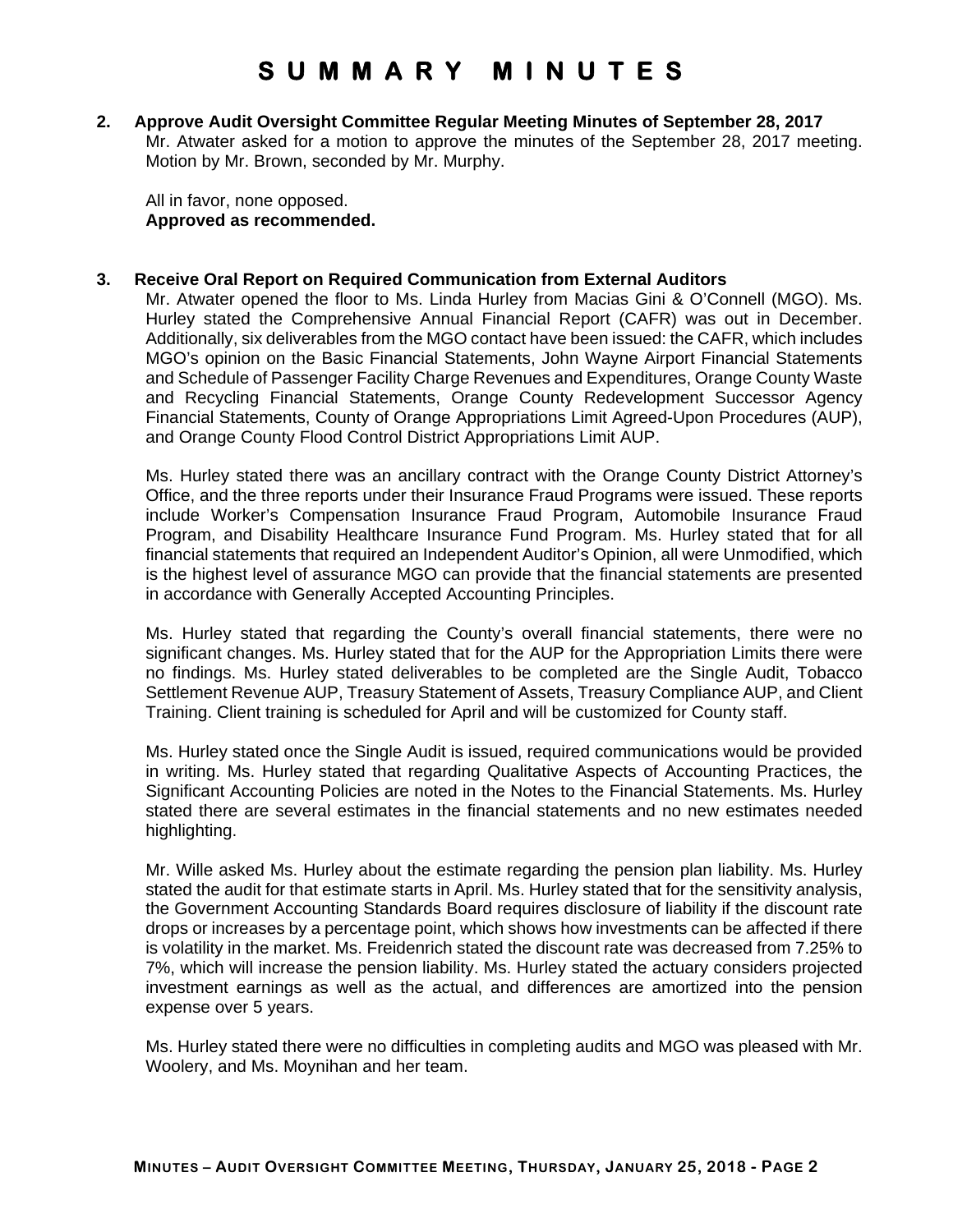Ms. Hurley stated that regarding Corrected/Uncorrected Misstatements, there were no material audit adjustments. Uncorrected misstatements were evaluated and, to the consideration of audit thresholds, would be reported to the AOC. Ms. Hurley stated there were no uncorrected misstatements this year and no disagreements with management during the audit process.

Ms. Hurley stated that management signs a representation letter at the end of an engagement, indicating they take full responsibility of the financial statements and have provided all information requested, which was delivered to MGO prior to the issuance of the report. Ms. Hurley stated MGO was unaware of any consultations with other independent accountants.

Ms. Hurley stated the financial statements include required supplementary information; that information is considered unaudited. MGO applies limited procedures to make sure that the information presented is consistent with the financial statements. Ms. Hurley stated MGO does not opine on the Introduction and Statistics sections of the CAFR but reviews the information to ensure consistency.

Ms. Hurley stated MGO had several observations on the IT General Controls Audit that were discussed with the department, and a draft report was provided to the Auditor-Controller's office. Ms. Hurley stated the IT department agreed with all of MGO's observations and they are being incorporated into the Cybersecurity Risk Assessment. Ms. Hurley stated she would have more information at the next meeting, when she presents the Single Audit Report.

### **4. Receive Results of Review by AOC Vendor Evaluation Subcommittee Regarding Independent Auditing Firms for All Funds Audit Solicitation**

Mr. Atwater opened the floor for Ms. Sinclair. Ms. Sinclair stated four firms replied to the solicitation by the August 17, 2017 deadline. Ms. Sinclair stated that at the first meeting, panel members received all proposal information, which they reviewed individually. At a subsequent meeting, vendors gave a presentation to the panel members. One panel member volunteered to check all references and all references were satisfactory. Another meeting was held to compare scores and arrive at a consensus as to which vendor to recommend.

Ms. Sinclair stated the four vendors that replied were Vavrinek, Trine, Day & Co. (VTD), Macias Gini & O'Connell (MGO), CliftonLarsonAllen, and Brown Armstrong. Ms. Sinclair stated it was the committee's recommendation to refer VTD as the primary vendor, with MGO as an alternate.

Ms. Sinclair stated the AOC's recommendation would be taken to the Board of Supervisors (BOS) on February 27, 2018 for approval to negotiate a contract. Once a Notice of Intent to Award is released, all solicitation materials would be public record and the 5-day protest period would commence.

Mr. Kim asked Ms. Sinclair what the length of the contract with the current auditor was. Ms. Sinclair stated it was a 3-year contract, with two 1-year renewals. Mr. Kim asked if there were any internal processes to ensure that at the end of 5 years, the County would not consider the current firm or that the County does not end up with the same auditors 10-15 years in a row. Mr. Wille stated the areas that had the most changes in this solicitation were in cost and technical experience.

Mr. Atwater stated the firm may remain the same but the lead partner would change. Mr. Gaarder asked if this was a formalized process. Mr. Atwater stated there is some guidance from accounting standards. Ms. Freidenrich stated there is required rotation and noticed the rating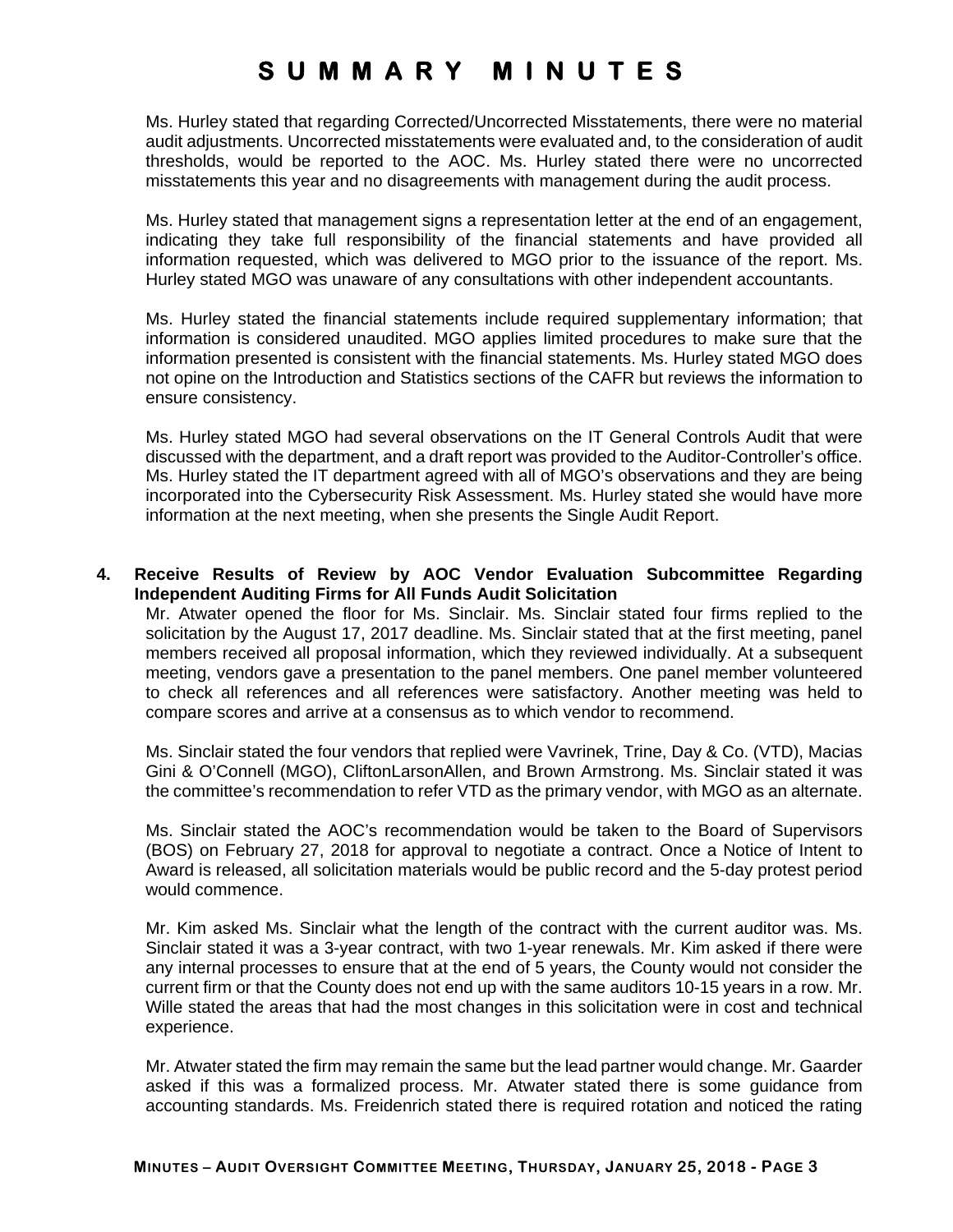was lower in the technical experience too. Ms. Freidenrich stated the Treasury Oversight Committee required annual audits were added to the RFP for the County, which eliminates the Treasurer-Tax Collector from having to recommend a firm.

Mr. Woolery stated that no matter which audit firm is selected, the firm still has to live up to the same standards and procedures. Mr. Woolery stated the idea behind the 5 years is to get away from complacency. Even if MGO had been at the top again, they would have had to change the top people doing the audit. Ms. Freidenrich stated the way the County scores cost is set and she was not sure if the cost difference was large. Mr. Atwater stated the cost difference was approximately \$150k per year.

Mr. Brown stated the AOC provides a recommendation to the BOS but that is not a firm requirement for the BOS to follow. The BOS may look at how close the ratings are and use discretion to make a different decision.

**5. Approve Recommendations Regarding Selection of Primary and Alternate Independent Auditing Firms to Be Presented to Board of Supervisors for Approval to Negotiate a Contract** 

Mr. Atwater asked for a motion to approve the recommendation made by the Vendor Evaluation Subcommittee. Motion by Mr. Kim, seconded my Mr. Murphy.

All in favor, none opposed. **Approved as recommended.** 

**6. Discussion on Status of Director of Performance Audit Vacancy and Role of the Function**  Mr. Atwater stated he understood there was a long-standing vacancy in Performance Audit (PA) due to the nature of the position and wanted to open up a discussion to offer potential suggestions on the function. Mr. Atwater stated there have also been many technological changes looking at how to integrate data from different departments across a complex entity such as the County, and there was an opportunity for the County to be innovative.

Ms. Freidenrich stated Mr. Atwater's suggestion had a lot of value. As an example, the Public Administrator/Public Guardian was having a hard time getting medallion signatures by the banks because things are done by court, and there are elected and appointed responsibilities. With BOS approval, the Treasurer-Tax Collector (T-TC) was able to become a Medallion Signature Guarantee Program only for County agencies, which will save time and money. Ms. Freidenrich stated this occurred because T-TC understood what other departments were doing and talked to each other, and recognized an innovative technique.

Mr. Kim stated that regarding the vacant Director of Performance Audit position, there is a BOS subcommittee comprised of Supervisor Steel and Supervisor Bartlett. Mr. Kim stated that a folder with the candidates was distributed to the subcommittee and interviews need to be scheduled.

Mr. Wille asked Mr. Kim what the level of confidence was regarding these candidates. Mr. Kim stated that there was a failed recruitment in the past. The BOS identified a candidate and the candidate took a different position before the process was concluded. Mr. Kim stated that the recruitment process is still moving along and he cannot say if this recruitment will be successful until it is completed.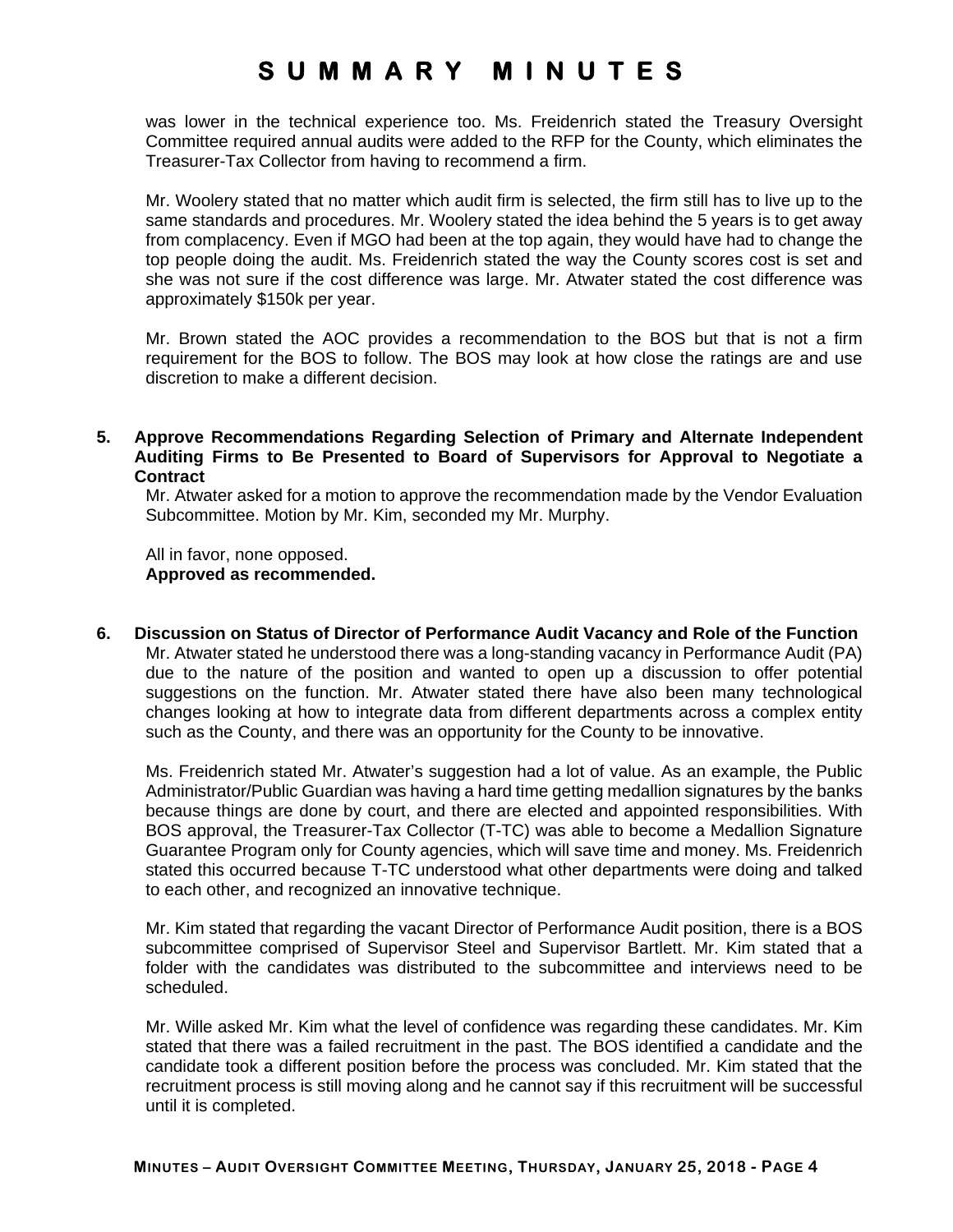Mr. Wille asked Mr. Servino what the AOC Bylaws say regarding Performance Audit. Mr. Servino stated that the Bylaws outlined the AOC's oversight and responsibilities over Internal Audit and Performance Audit.

Mr. Kim stated that the authority and responsibility of the AOC was to coordinate and ensure audits are not overlapping. Mr. Kim stated that the responsibilities of the PA and whether that function will use data analytics falls on the BOS because that is the supervisory structure. Mr. Kim stated the AOC can make recommendations to the BOS but the BOS controls that function. Mr. Atwater stated that he agreed with Mr. Kim.

Mr. Gaarder stated that his district is very interested in what a PA would achieve, whether or not there is such an office. Mr. Gaarder stated that if the AOC had ideas of areas that should be looked at, his district is open to hearing these.

Mr. Atwater appointed Mr. Frank Kim, Mr. Mark Wille, Mr. Robert Brown, and himself to the subcommittee.

**7. Receive Oral Report on Countywide Cybersecurity Assessment and Audit Coordination; Provide Direction to Internal Audit Division** 

Mr. Atwater opened the floor to Mr. Golub, Chief Information Officer, for an update on the Cybersecurity Assessment. Mr. Golub stated the audit started in 2016, in collaboration with the Internal Audit Division (IAD). The audit was a broad audit of IT General Controls, which included passwords, logical access, access to facilities, and IT policy.

Mr. Golub stated the audit resulted in 31 findings and 40 recommendations. All recommendations have been accepted and OCIT is working on implementing them. Out of the 31 findings, six were critical control weaknesses. Mr. Golub stated that three findings have been completed and the rest will be completed by June. Additionally, OCIT has a group that will focus on ensuring the findings are completed and on incorporating the findings into OCIT standards.

Mr. Golub stated the audit included County managed services vendors SAIC, which runs the data center, and ATOS, which handles the network. As a result of the audit, service-level agreements with the vendor were modified to hold the vendor accountable. As an example, one of the vendors did not report that some of their staff was changing, so access to the data center was not eliminated.

Mr. Wille asked Mr. Golub if IT is in a constant audit because changes in technology are so rapid. Mr. Golub stated the process OCIT follows is standard, which is to develop procedures and policy, and ensure staff is trained in those. Mr. Golub stated the security awareness program was established because of discussions with IAD, and hiring a Chief Information Security Officer. Mr. Golub stated over 90% of County employees took the training to reduce risk of a security breach. Technology does change and OCIT is vigilant in their security program and will continue to be. Mr. Golub stated he was in the early stages of setting up an advisory committee to share policy and procedures from the private sector with the public sector. Additionally, there are employee focus groups, which encourage employees to identify issues and speak up.

Mr. Wille stated it would be beneficial for OCIT to report to the AOC once or twice a year because they are critical to the County. Mr. Kim stated the AOC meetings are public and specifics regarding the audit cannot be discussed. Mr. Atwater stated he wanted to make sure that IT and IAD continue to coordinate and OCIT should report to the AOC if there is a need.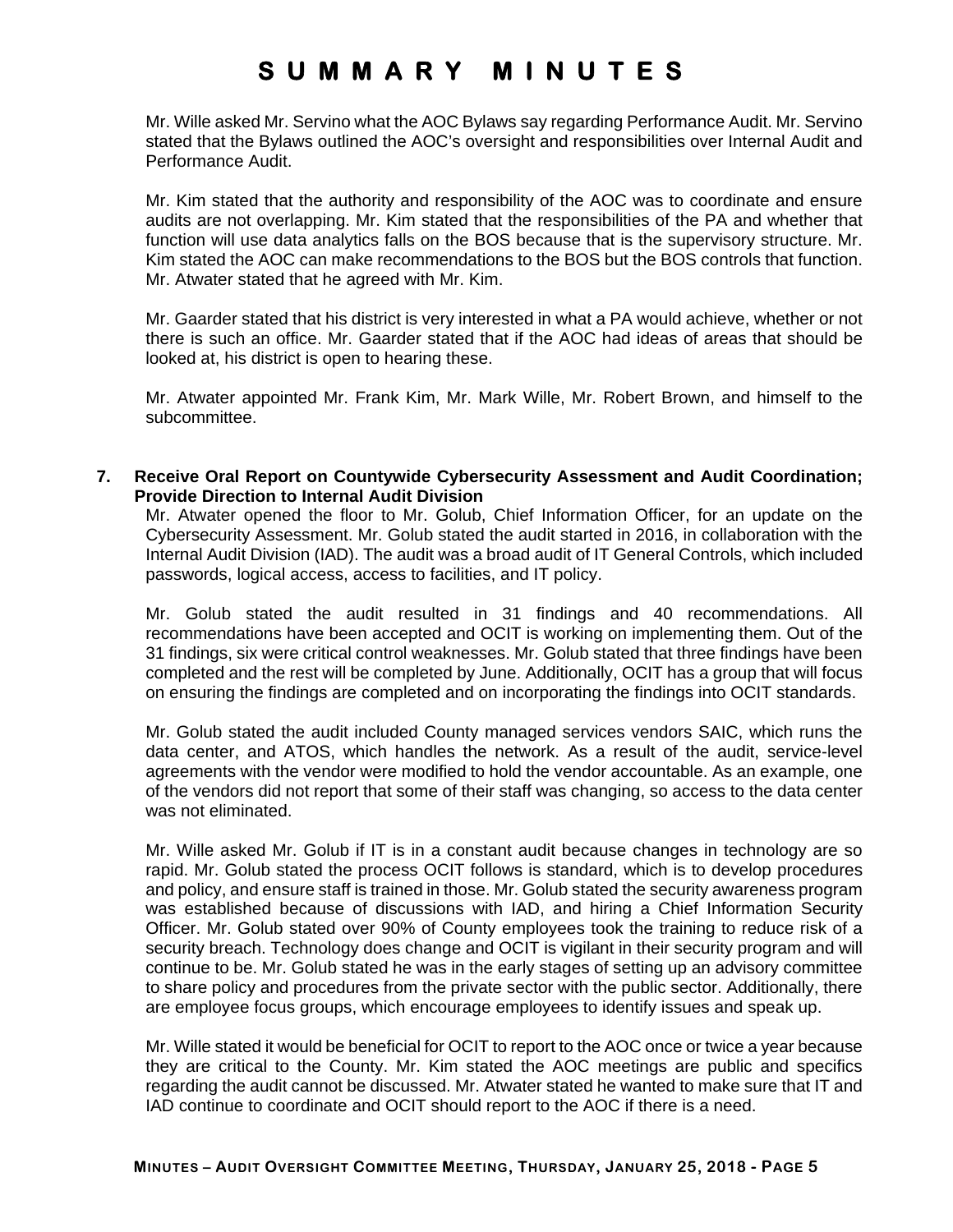Mr. Kim stated the BOS approved the Tevora contract for testing of County security systems to ensure they are in place and adequate. Mr. Kim stated that as the IT Risk Assessment moves to Phase 2, it is important to ensure that all County departments are participating in the contract.

Mr. Atwater asked if this required shifting staffing hours or extra work. Mr. Kim stated it would not require extra work but it is important for the BOS to know that, as part of a security assessment, there was an understanding that all departments would comply with Tevora. Mr. Gaarder stated that any department not complying would be made clear to the BOS.

Mr. Woolery stated it would not be extra work and, under State law, the BOS can direct the A-C's office to do a specific audit of any department that has their funds within the County Treasury. The BOS's direction gives the A-C's office authority to go into any departments not complying.

Mr. Margolis stated there has to be consistency of results in order to understand what the findings are saying. Having multiple vendors provide different input on such a critical process makes it complicated to remediate the findings and budget to remediate those findings.

Mr. Atwater directed IAD to incorporate the results of the Cybersecurity Assessment with Phase 2 of the IT Risk Assessment.

**8. Approve Auditor-Controller/Internal Audit Division's FY 2017-18 1st Quarter Status Report for the Period July 1, 2017 through September 30, 2017 and Approve 1st Quarter Executive Summary of Findings for the Period July 1, 2017 through September 30, 2017** 

Mr. Atwater opened the floor for Mr. Woolery. Mr. Woolery stated that Mr. Scott Suzuki has stepped into the role of Director of Internal Audit.

Mr. Suzuki stated that an IT Audit Manager III was hired in November but he is out on medical leave and is expected to return in February. Mr. Jimmy Nguyen and Mr. Scott Kim have been managing Phase 2 of the IT Risk Assessment. Ms. Carol Swe retired after 27 years with the County and her duties have been reassigned, with Ms. Lily Chin taking over T-TC financial audits. There are also two new staff auditors in IAD. One staff member recently obtained his Certified Public Accountant license and another earned his Certified Information System Auditor.

Mr. Suzuki stated that due to some vacancies and staffing changes, there are fewer audit hours available. As a result, OC Waste & Recycling Paradigm, OCIT General Controls Follow-Up, OCIT Capital Assets, and OC Community Resources Billing of Animal Care Services to Contract Cities will be postponed to the next fiscal year. OCSD Billing of Law Enforcement Services to Contract Cities will be cancelled because the cities have hired their own independent auditors, and Probation IT General Controls will be cancelled because it overlaps with OCIT General Controls.

Mr. Suzuki stated that of the audits completed this quarter, there was one critical control weakness and one significant control weakness stemming from a revenue generating lease audit at Mile Square Golf Course. Specifically, the minimum annual rent was calculated incorrectly, resulting in nearly \$3 million underpayment to the County. The significant control weakness was regarding a security deposit not updated as required.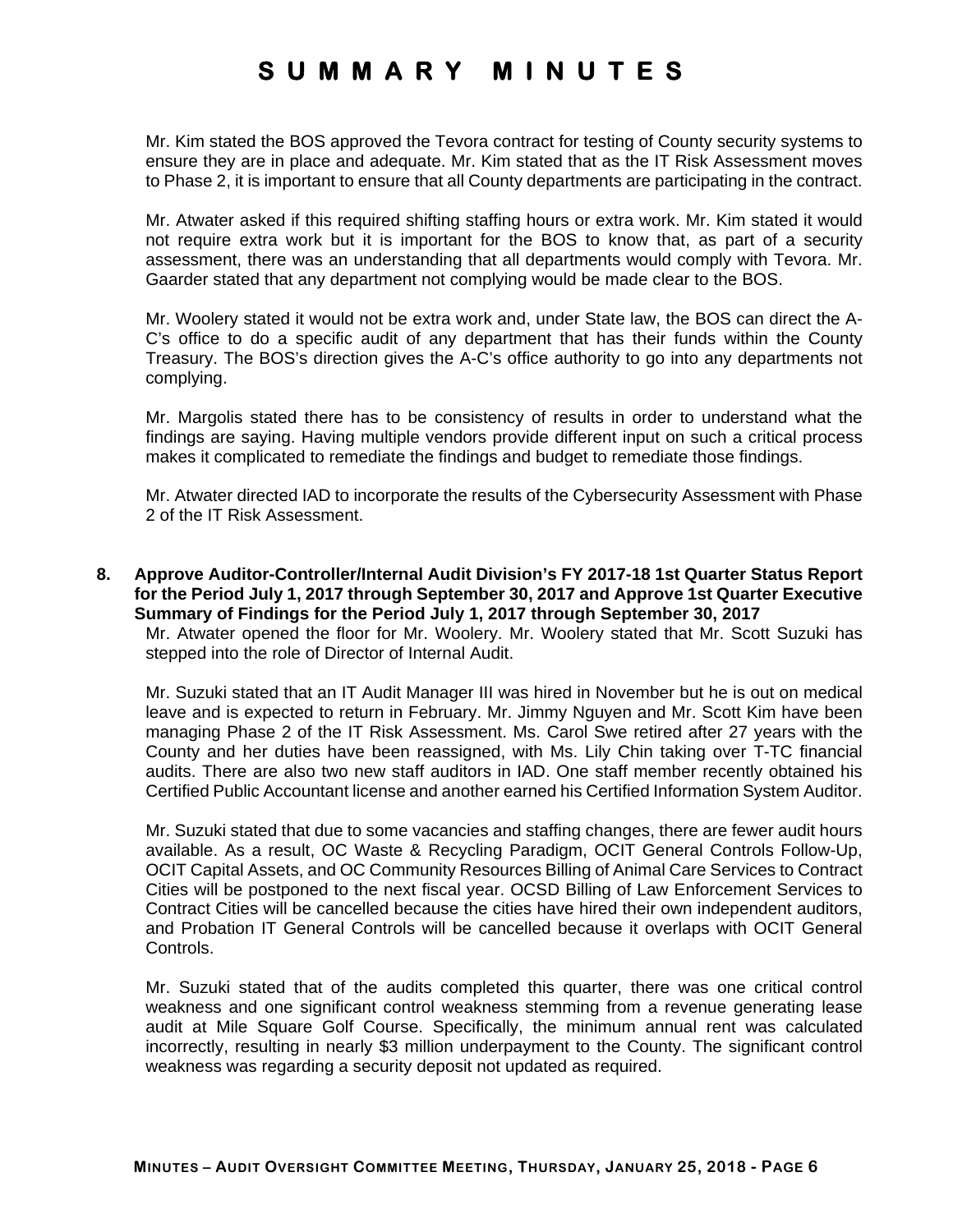Mr. Brown asked Mr. Suzuki if the critical control finding regarding the Health Care Agency (HCA) occurred during a different period. Mr. Suzuki stated that the HCA audit was a follow-up audit and the finding was probably discussed in a prior AOC meeting. During the current period, IAD ensured that HCA had taken corrective action on the finding.

Mr. Atwater asked for a motion to approve the item. Mr. Brown made a motion, Mr. Murphy seconded.

All in favor, none opposed. **Approved as recommended.** 

**9. Approve 1st Quarter FY 2017-18 External Audit Activity Quarterly Status Report for the Quarter Ended September 30, 2017** 

Mr. Atwater opened the floor to Mr. Suzuki. Mr. Suzuki stated that in accordance with Administrative Procedure 2, departments self-report audit activity in their departments to IAD. Mr. Suzuki stated that for the quarter ended September 30, 2017, there were no material issues reported.

Ms. Freidenrich stated at the January 23, 2018 BOS meeting, the BOS approved MGO to complete the T-TC Treasury and Investments audits, which is not reflected in the External Audit Activity report because it was a last minute change.

Mr. Wille made a motion to approve the item, Mr. Murphy seconded.

All in favor, none opposed. **Approved as recommended.** 

### **10. Election of AOC Officers**

Mr. Atwater stated the AOC Bylaws outline when elections occur, and it was time for elections.

Mr. Wille made a motion to nominate Mr. Atwater for Chairman. Seconded by Mr. Brown. All in favor, none opposed.

Mr. Wille made a motion to nominate Mr. Brown for Vice Chairman. Seconded by Mr. Atwater. All in favor, none opposed.

**Public Comments** – Mr. Jim Godsey, Partner at MGO, thanked the County for the last four years. Mr. Godsey stated he was concerned there is not a lot of competition for public sector audits. Mr. Godsey stated that for the prior three evaluations, there was a downward trend in auditees, an unintended consequence of always wanting to get the best price. Mr. Godsey stated, after the Sarbanes-Oxley Act, Congress requested the Government Accountability Office (GAO) look at auditor rotation. GAO found the benefits of any increased independence from mandatory firm rotation are offset by the cost. Mr. Godsey stated four years ago, the price differential between firms was 1% but this time it was between 25%-33% and that has to have a negative impact on the work. Mr. Godsey stated MGO would not consciously reduce their scope of work or do less than what is required; MGO would not be able to come through in 4 years and be competitive.